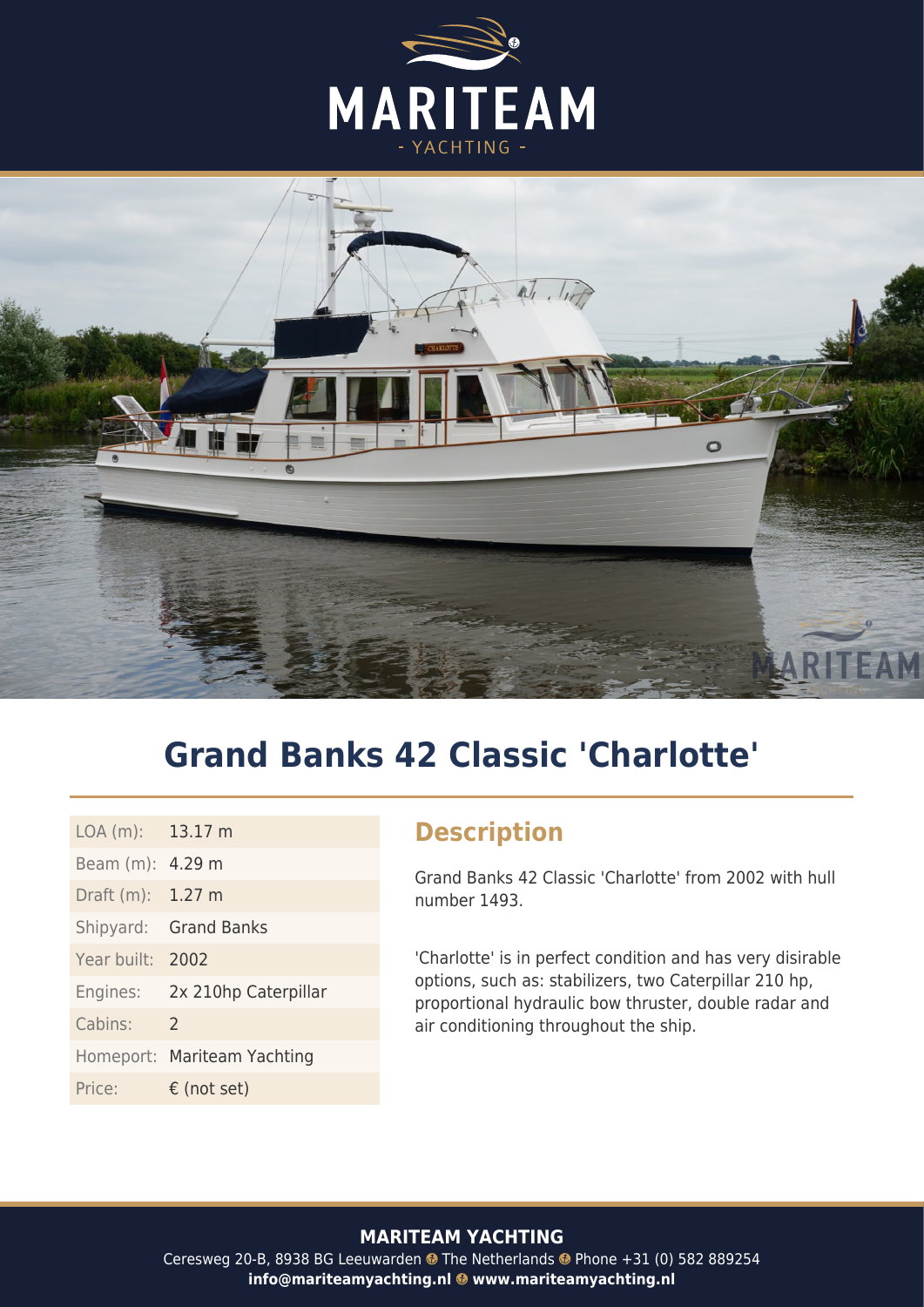

## **Main specifications**

| Model:                        | 42 Classic      |
|-------------------------------|-----------------|
| $LOA(m)$ :                    | 13.17 m         |
| Beam (m):                     | 4.29 m          |
| Draft $(m)$ :                 | 1.27 m          |
| Year:                         | 2002            |
| Hull Material:                | GRP             |
| Cabins:                       | 2               |
| Berths:                       | 4               |
| Number of main engine(s):     | $\overline{2}$  |
| Power of main engine(s) (hp): | 210             |
| Brand of main engine(s):      | Caterpillar     |
| Price:                        | € (not set)     |
| VAT status:                   | Paid            |
| Draft (m):                    | 1.23            |
| HIN number:                   | MS-GNDD1493L102 |

#### **General**

| Name:                 | Charlotte          |
|-----------------------|--------------------|
| Shipyard:             | <b>Grand Banks</b> |
| Type:                 | 42 classic         |
| Length overall (m):   | 13.17              |
| Length waterline (m): | 12.53              |
| Beam (m):             | 4.29               |
| Air draft (m):        | 4.34               |
| Year built:           | 2002               |
| CE-category:          | A                  |

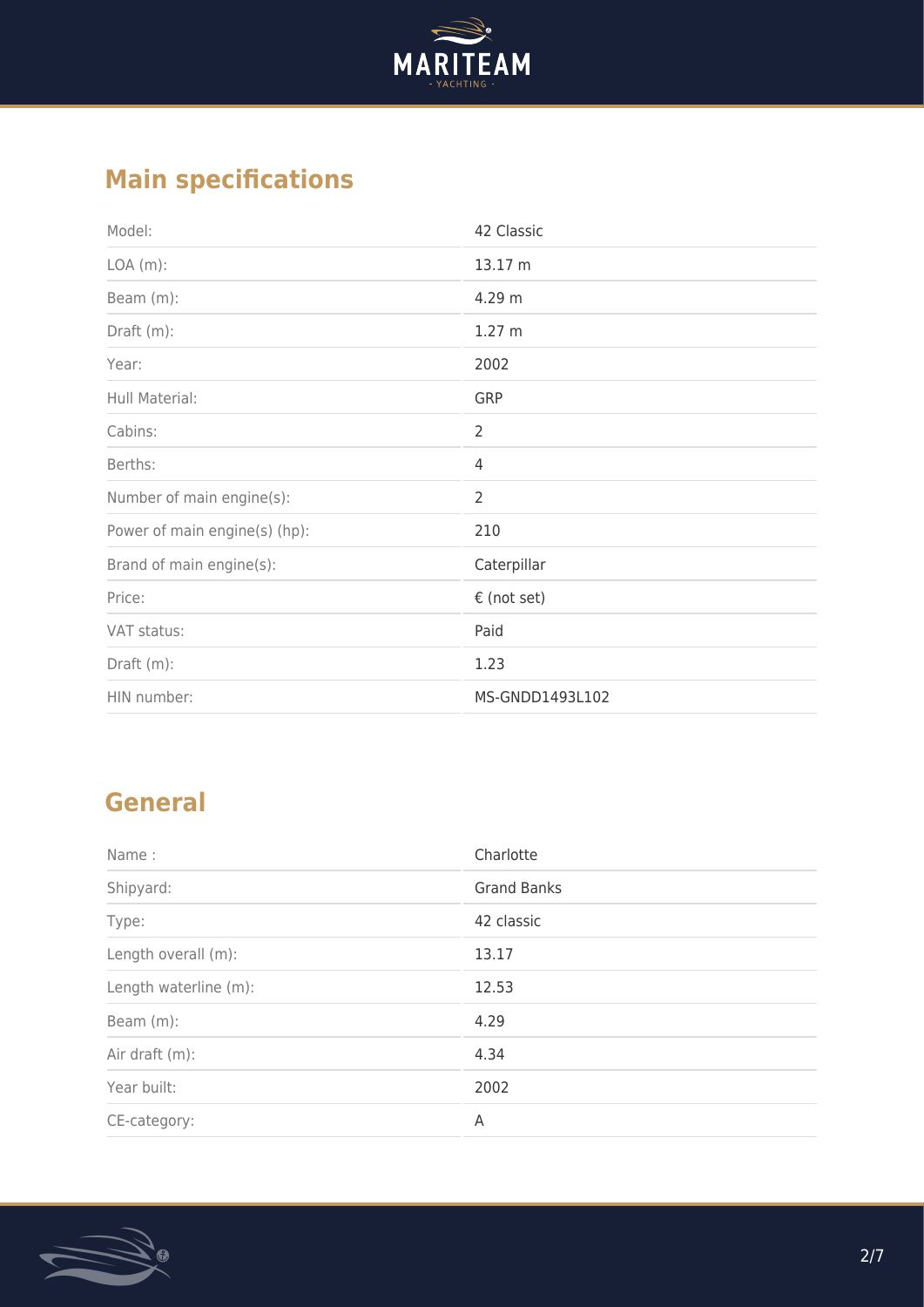

| Displacement (t):                      | 18             |
|----------------------------------------|----------------|
| Hull material:                         | GRP            |
| Deck material:                         | GRP            |
| Superstructure material:               | <b>GRP</b>     |
| Deck finish:                           | Teak           |
| Window material:                       | Single         |
| Fuel tank (Litre and material):        | 2271 steel     |
| Freshwater Tank (Liter and material):  | 1014 aluminium |
| Black water tank (Litre and material): | 105 plastic    |
| Antifouling (Year):                    | 2017           |
| Cruising speed (Kn):                   | 9              |

#### **Accommodation**

| Stove:                 | 2x Gaggenau hlvg232 2x Gaggenau hlvc230 |
|------------------------|-----------------------------------------|
| Microwave:             | Gaggenau em-203-130/01                  |
| Refrigerator:          | Coolmatic Mdc 110                       |
| Interior finish:       | Teak                                    |
| Washing machine/Dryer: | Brandt a class                          |
| Single berths:         | 2x                                      |
| Double bed:            | 1x                                      |
| Cabins:                | 2x                                      |
| Toilets:               | 2x Sealand type-K                       |
| Showers:               | 2x                                      |

## **Machinery**

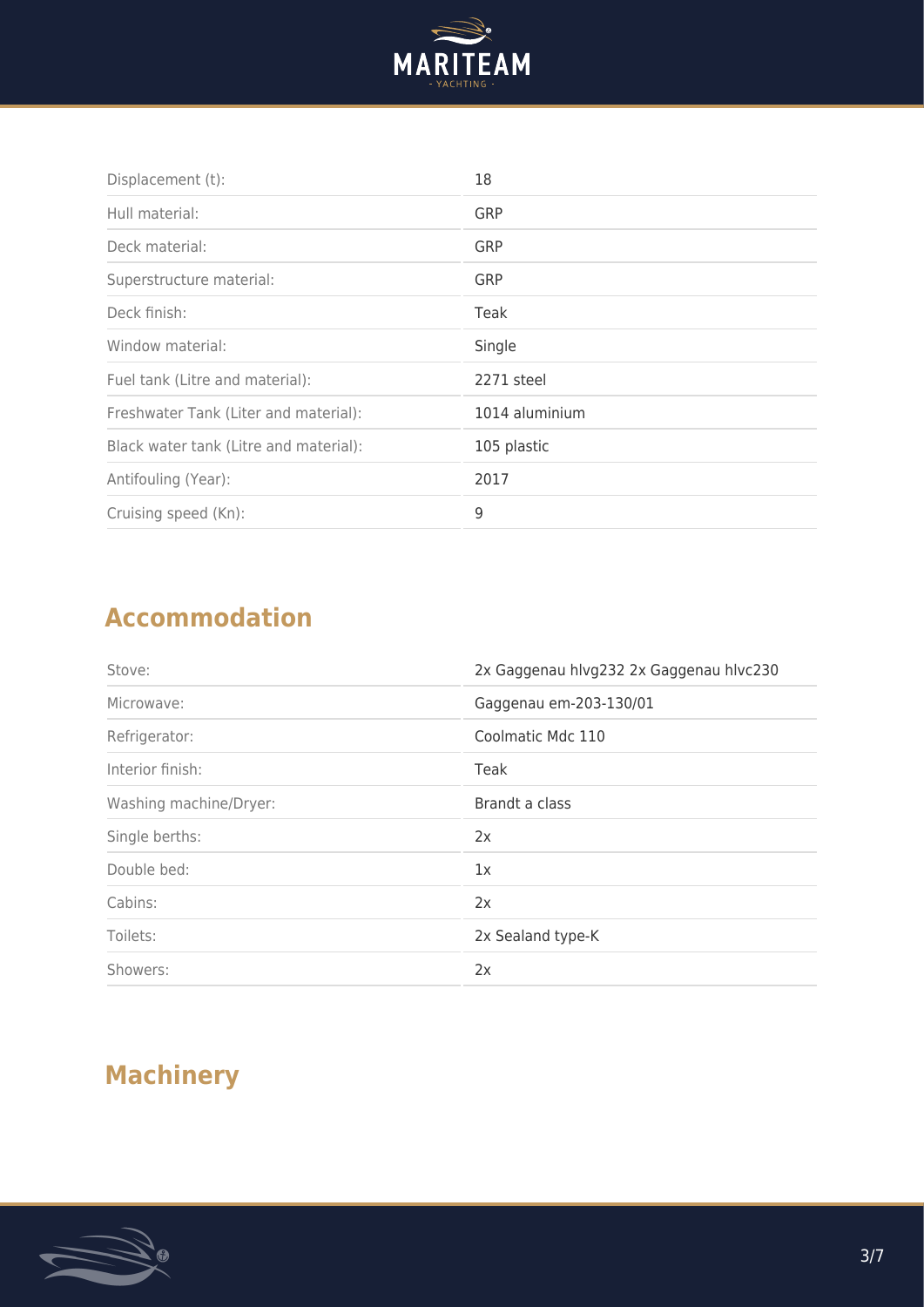

| Port engine (Brand, type, hp, gearbox): | Caterpillar/ 3208/ 210/ Twin disc MG 5061-A |
|-----------------------------------------|---------------------------------------------|
| Drive (Shaft, IPS, Jet):                | Shaft                                       |
| <b>Shaft lubrication:</b>               | Duramax marine                              |
| Prop (Number of blades, material):      | 4, brons                                    |
| Star engine (Brand, type, hp, gearbox): | Caterpillar/ 3208/ 210/ Twin disc MG 5061-A |
| Generator (Brand, type, Kw):            | Onan MDKAL 4481180, 7KW                     |
| Bowthruster (Brand, type, elec/hyd):    | Koop nautic sidemaster, hyd                 |
| Electrical bilge pump:                  | 3x rule 2000GPH                             |
| Manual bilge pump:                      | 1x Whale gusher 10 MK3                      |
| Water presure pump (Brand, model):      | Reya, AMFA 88B                              |
| Hot water system:                       | Seaward S1950 G-01, 75L                     |
| Heating system (brand, model, type):    | Marine air systems                          |
| Airconditioning system (Brand, model):  | Marine air systems                          |
| Trim system:                            | Bennett trim tab 4809                       |
| Stabilizer system:                      | Koopnautic fin stabilizers                  |
| Macerator pump:                         | Sealand T12VDC                              |
| Steering system:                        | Hydraulisch                                 |
| Deckwash:                               | 1x                                          |
| Engine hours engine 1:                  | 1485                                        |
| Engine hours engine 2:                  | 1485                                        |
| Generator hours:                        | 767                                         |
|                                         |                                             |

## **Electrical system**

| House battery (Number of battery, type, total<br>Amp, year): | 4x 230 Ah (2019)    |
|--------------------------------------------------------------|---------------------|
| Start battery (Number of battery, type, total Amp,<br>year): | $2x + 1x$ generator |
| DC system (V) AC system (V):                                 | 12V, 230V           |

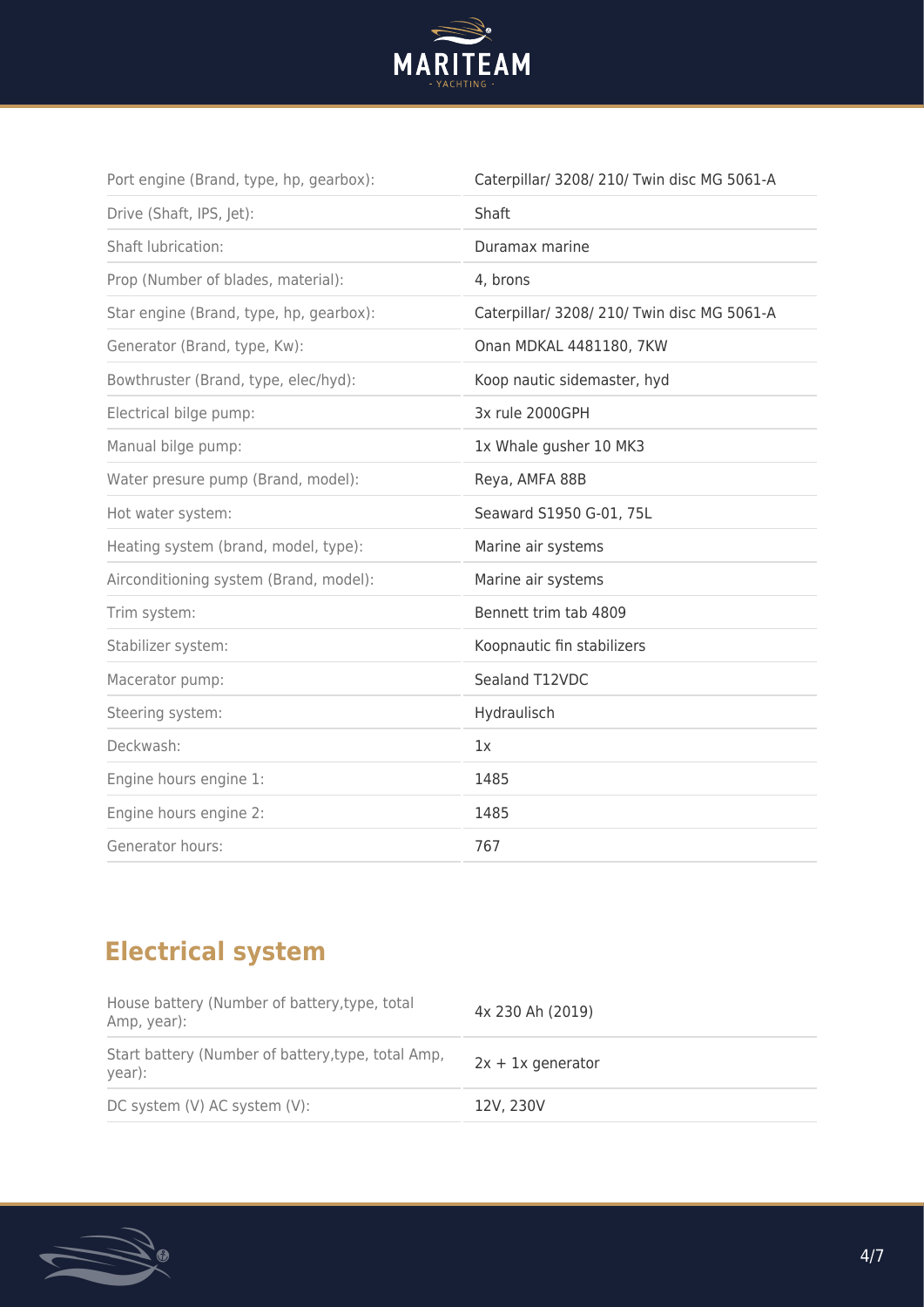

| Inverter (V/W/Amp):        | Mastervolt combi 12V 2500W 100AMP |
|----------------------------|-----------------------------------|
| Battery charger (V/W/Amp): | Mastervolt combi 12V 2500W 100AMP |

#### **Safety system**

| Fire extinguisher engine room: | ŻΧ                                              |
|--------------------------------|-------------------------------------------------|
| Life raft:                     | Plastimo offshore, 6 personen, gekeurd tot 2013 |
| Gas detector:                  | 2x                                              |
| Fire alarm:                    | 2x                                              |

#### **Navigation system**

| Helm position one: | Salon                                   |
|--------------------|-----------------------------------------|
| Compass:           | Rithcie                                 |
| Gps plotter:       | Simrad NSS8                             |
| Radar screen:      | Simrad RA42C                            |
| Radar:             | 1x Simrad Broadband 4G 1x Simrad RB716A |
| Depth meter:       | Simrad IS15                             |
| Log:               | Simrad IS15                             |
| Wind meter:        | Simrad                                  |
| VHF:               | Saillor RT4822                          |
| Autopilot:         | Simrad AP22                             |
| Rudder indicator:  | <b>VDO</b>                              |
| Helm position two: | Flybridge                               |
| Compass:           | Ritchie                                 |
| Gps plotter:       | Simrad NSS8                             |
| Radar screen:      | Simrad NSS8                             |

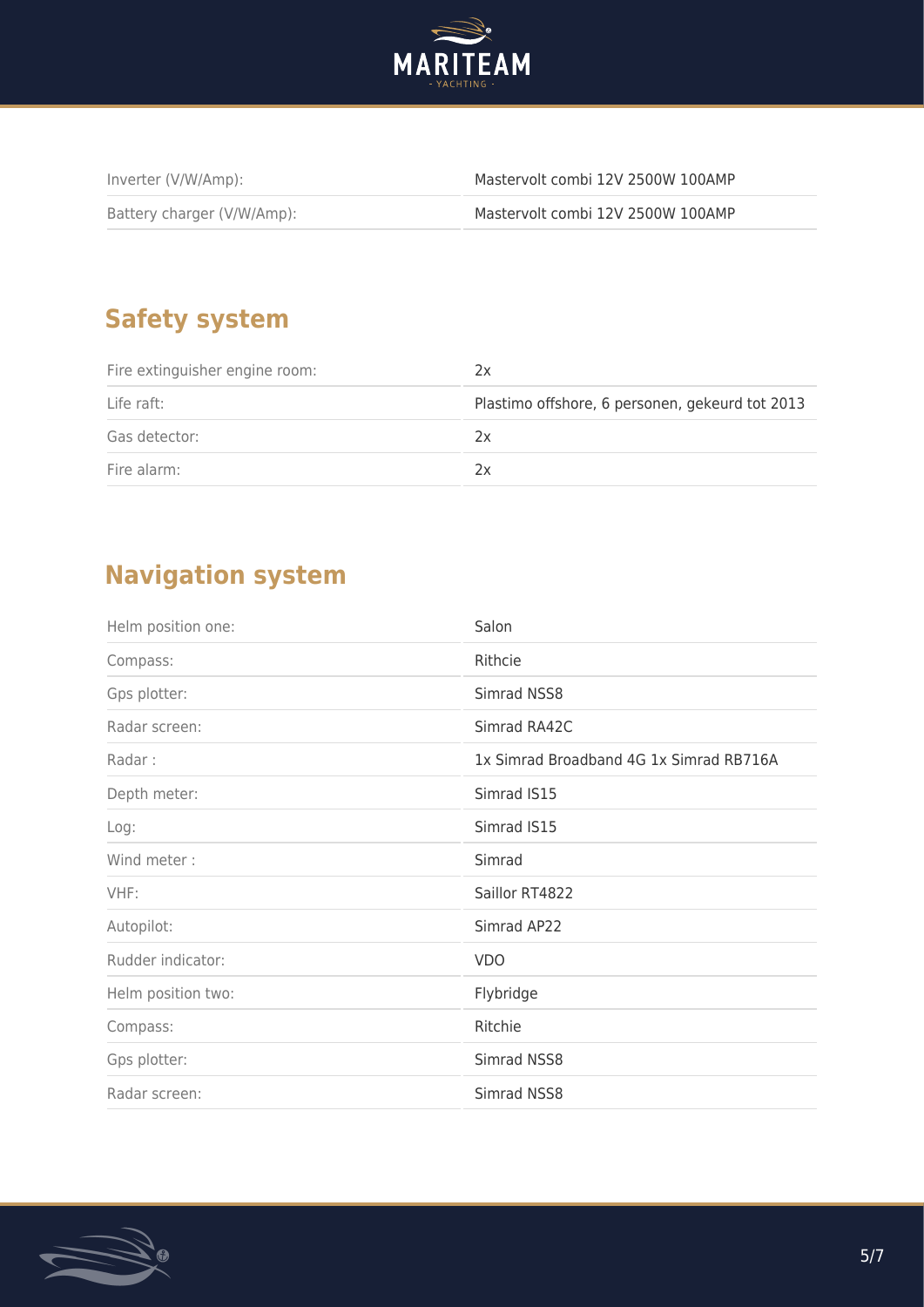

| Radar:            | 1x Simrad Broadband 4G 1x Simrad RB716A |
|-------------------|-----------------------------------------|
| Depth meter:      | Simrad IS15                             |
| Log:              | Simrad IS15                             |
| VHF:              | Simrad RS35                             |
| Autopilot:        | Simrad AP20                             |
| Rudder indicator: | <b>VDO</b>                              |

## **Equipment**

| Windlass:    | Lofrans Tigres 1000W    |
|--------------|-------------------------|
| Gangway:     | Opacmare                |
| Tender:      | zodiac 310, Yamaha 4 PK |
| Deck shower: | Achterop                |
| Horn:        | kahlenberg              |